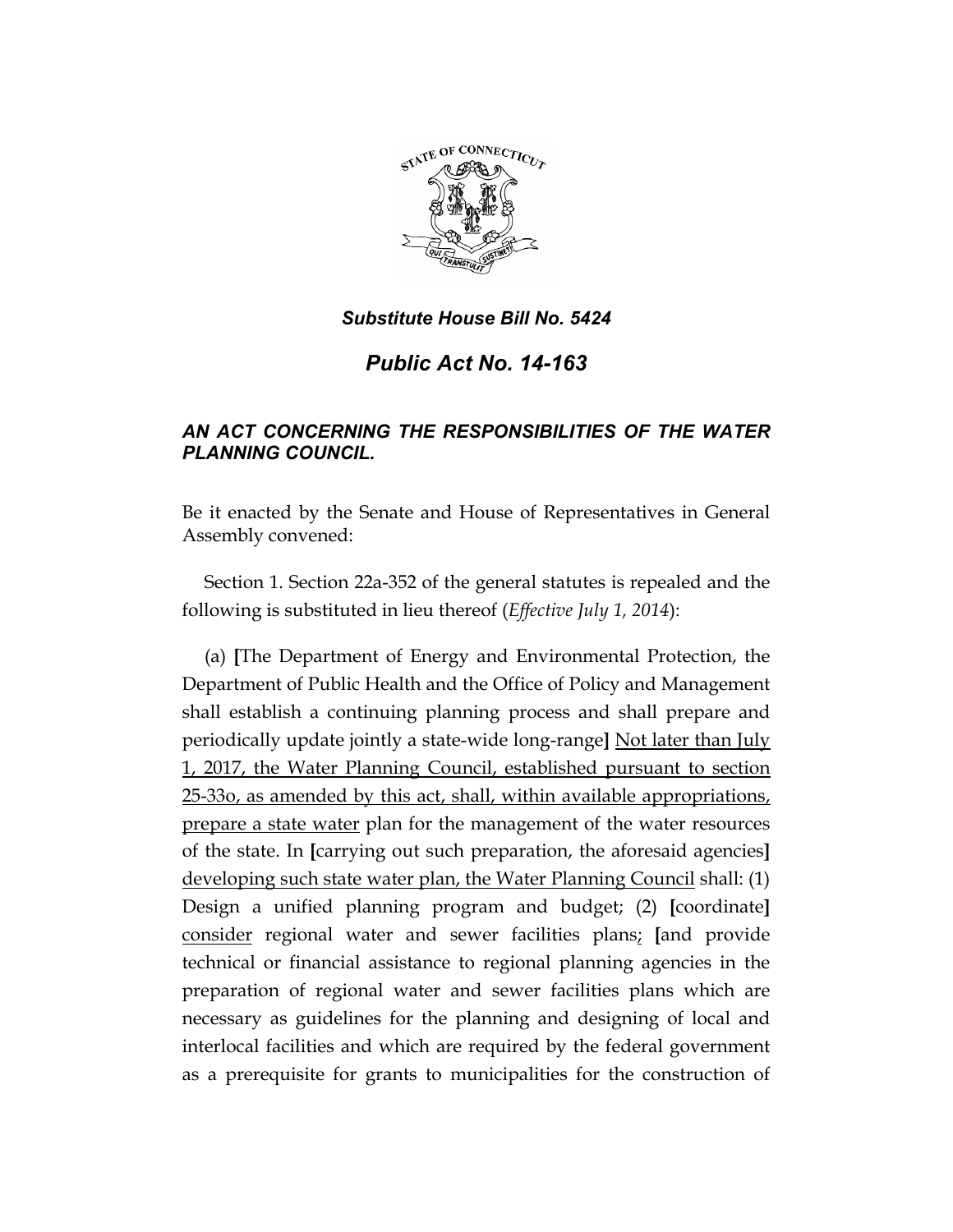certain water and sewer facilities.**]** (3) identify the appropriate regions of the state for comprehensive water planning; (4) identify the data needs and develop a consistent format for submitting data to the council, applicable state agencies and regional councils of government for use in planning and permitting; (5) consider the potential impact of climate change on the availability and abundance of water resources and the importance of climate resiliency; (6) seek involvement of interested parties; (7) solicit input from the advisory group established pursuant to section 25-33o, as amended by this act; (8) consider individual water supply plans, water quality standards, stream flow classifications, as described in regulations adopted pursuant to section 26-141b, water utility coordinating committee plans, the state plan of conservation and development, as described in section 16a-30, and any other planning documents deemed necessary by the council; (9) promote the adoption of municipal ordinances based on the State of Connecticut Model Water Use Restriction Ordinance for municipal water emergencies; and (10) examine appropriate mechanisms for resolving conflicts related to the implementation of the state water plan.

(b) The **[**state-wide water resources plan**]** state water plan developed pursuant to subsection (a) of this section shall: (1) Identify the quantities and qualities of water that **[**could be available to specific areas under feasible distribution**]** are available for public water supply, health, economic, recreation and environmental benefits on a regional basin scale considering both surface water and groundwater; (2) identify present and projected demands for water **[**for specific areas**]**  resources on a state-wide and regional basin scale; (3) recommend the utilization of the state's water resources, including surface and subsurface water, **[**for their greatest benefits**]** in a manner that balances public water supply, economic development, recreation and ecological health; (4) recommend steps to increase the climate resiliency of existing water resources and infrastructure; (5) make

*Public Act No. 14-163 2 of 10*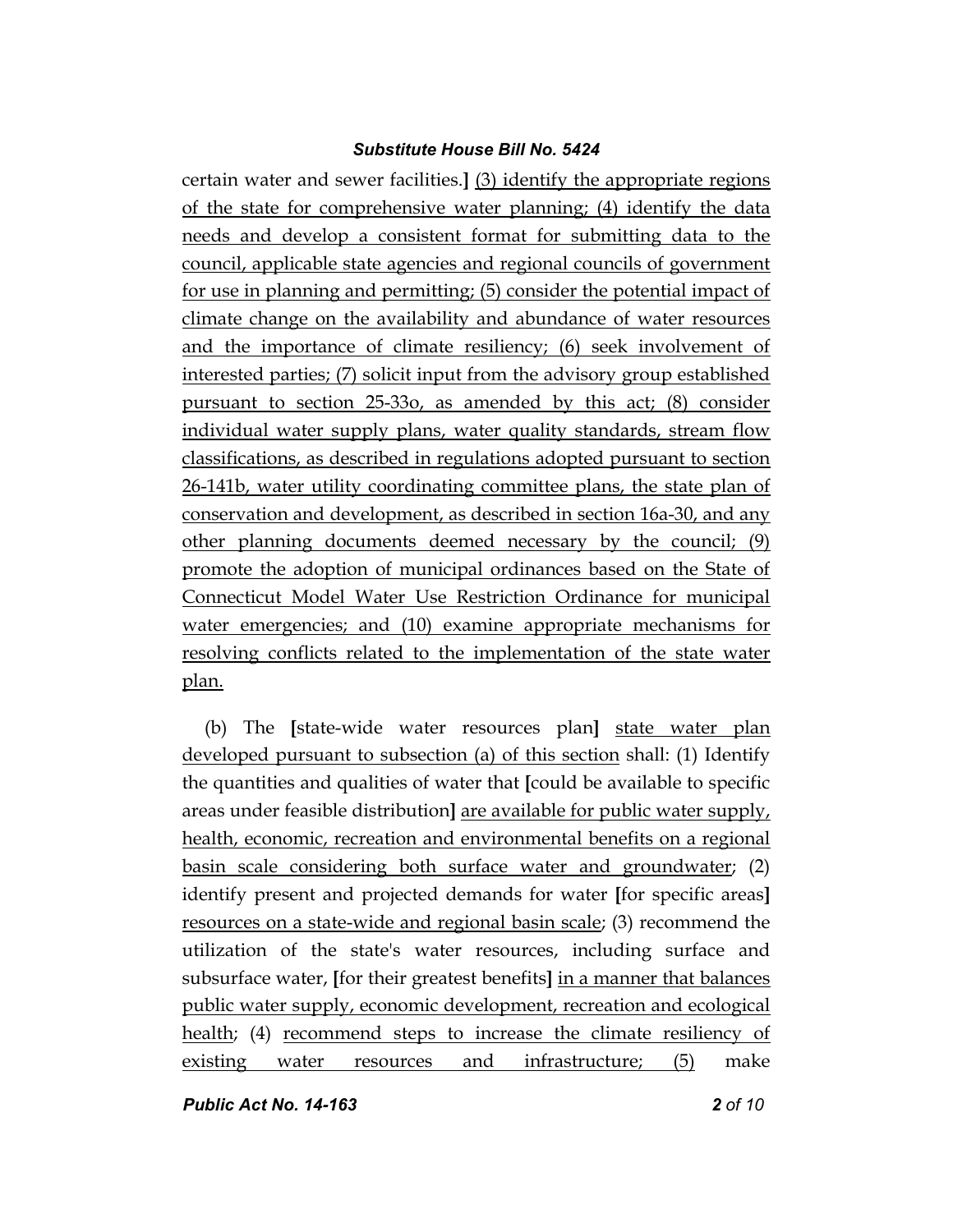recommendations for technology and infrastructure upgrades, interconnections and such major engineering works or special districts which may be necessary, including the need, timing and general cost thereof; **[**(5)**]** (6) recommend land use and other measures, including an assessment of land acquisition or land protection needs, where appropriate to **[**insure**]** ensure the desired quality and abundance of water and to promote development in concert with available water resources; **[**(6)**]** (7) take into account desired ecological, recreational, agricultural, industrial and commercial use of water bodies; **[**and (7)**]** (8) inform residents of the state about the importance of waterresource stewardship and conservation; (9) establish conservation guidelines and incentives for consumer water conservation with due consideration for energy efficiency; (10) develop a water reuse policy with incentives for matching the quality of the water to the use; (11) meet data collection and analysis needs to provide for data driven water planning and permitting decisions; (12) take into account the ecological, environmental, public health and safety and economic impact that implementation of the state water plan will have on the state; (13) include short and long-range objectives and strategies to communicate and implement the plan; (14) seek to incorporate regional and local plans and programs for water use and management and plans for water and sewerage facilities in the **[**state-wide plan**]** state water plan; (15) promote intra-regional solutions and sharing of water resources; (16) develop and recommend strategies to address climate resiliency including the impact of extreme weather events; and (17) identify modifications to laws and regulations that are necessary in order to implement the recommendations of the state water plan.

**[**(c) Upon completion of each planning document and when adopted by the Commissioner of Energy and Environmental Protection, the Commissioner of Public Health and the Secretary of the Office of Policy and Management, said final plan shall be submitted to the General Assembly.**]**

### *Public Act No. 14-163 3 of 10*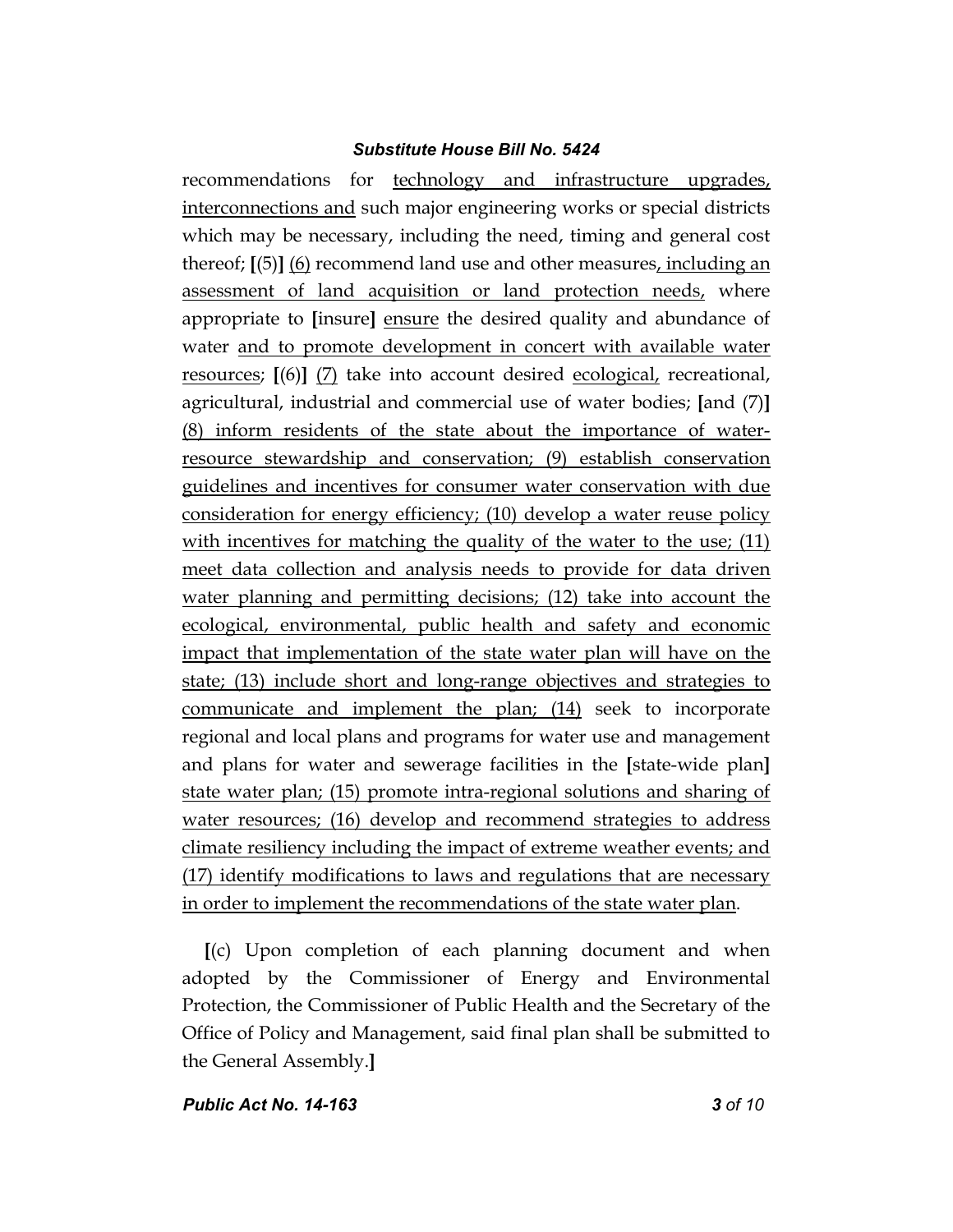(c) The Water Planning Council shall provide a time period of not less than one hundred twenty days for public review and comment prior to finalizing such plan. The Commissioners of Public Health and Energy and Environmental Protection, the chairperson of the Public Utilities Regulatory Authority and the Secretary of the Office of Policy and Management shall post such draft plan and information concerning such comment period in a conspicuous location on their respective web sites. The Council on Environmental Quality shall post such draft plan and information concerning such comment period in the Environmental Monitor. The Water Planning Council shall advertise and hold not less than one public hearing during such public review and comment period. After such public comment period, the council shall fully consider all written and oral comments concerning the proposed state water plan. The council shall make available the electronic text of the finalized state water plan on an Internet web site where the finalized state water plan shall be posted and a report summarizing: (1) All public comments received pursuant to this subsection, and (2) the changes made to the finalized state water plan in response to such comments and the reasons for such changes.

(d) Not later than January 1, 2018, the Water Planning Council, in accordance with section 11-4a, shall submit the state water plan to the joint standing committees of the General Assembly having cognizance of matters relating to the environment, public health, planning and development and energy and technology for said committees' approval, revision or disapproval, in whole or in part. The council shall submit such report to the Governor electronically.

(e) Not later than forty-five days after the convening of the 2018 regular session of the General Assembly, said joint standing committees shall conduct a joint public hearing on the state water plan and submit the plan with said committees' joint recommendations for approval, modification or disapproval to the General Assembly. The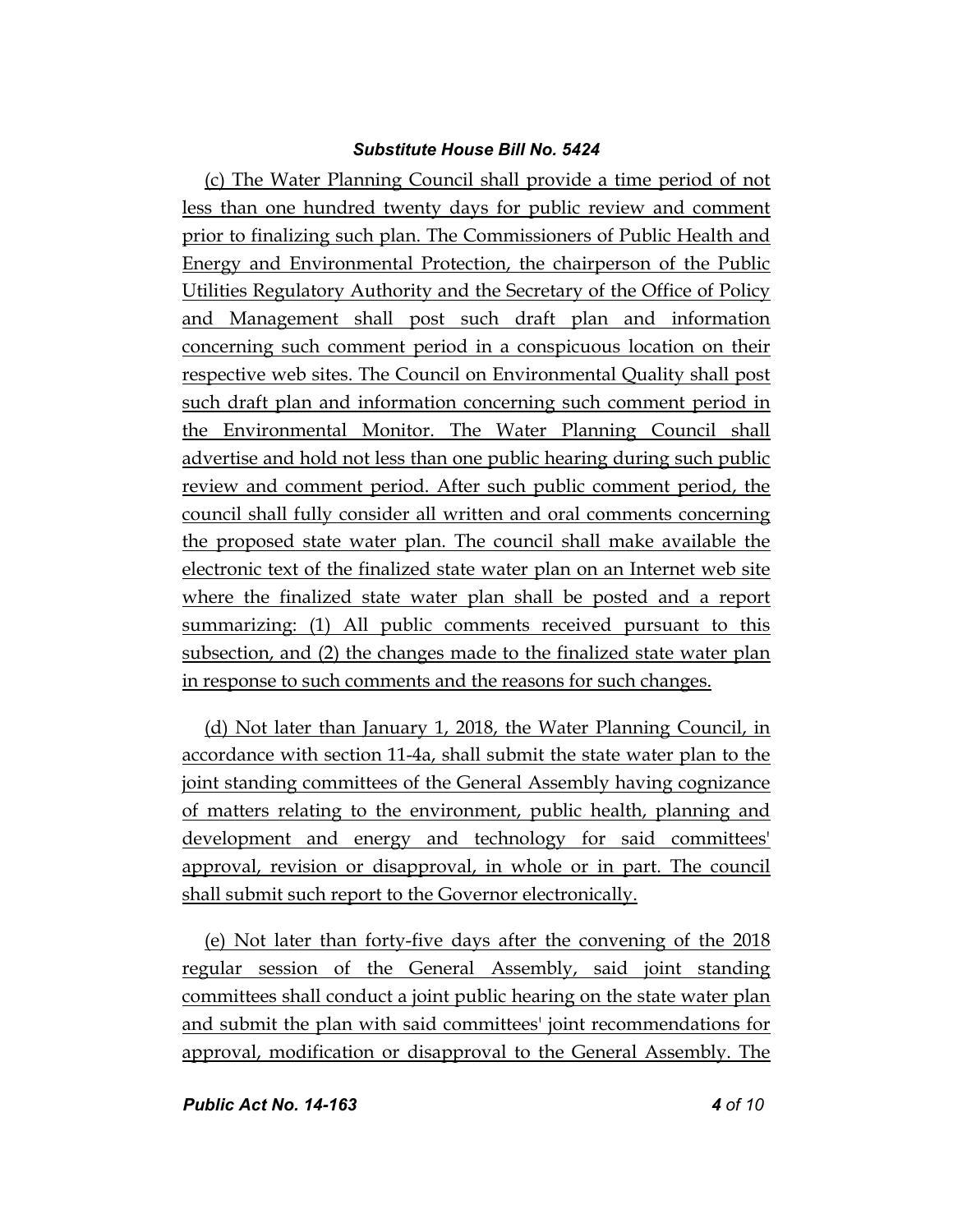state water plan shall become effective when adopted by the General Assembly as the state water plan for the state, provided if the General Assembly fails to act on the plan on or before July 1, 2018, such state water plan shall be deemed approved.

(f) In the event that the General Assembly disapproves the state water plan, in whole or in part, the state water plan shall be deemed to be rejected and shall be returned to the Water Planning Council for revisions and resubmittal to the committees of cognizance, not later than ninety days after such disapproval, for approval or modification by said committees. In the event that said committees fail to take action on such resubmitted plan not later than sixty days after such resubmission, the plan shall be deemed to be approved.

(g) The Water Planning Council shall oversee the implementation and periodic updates of the state water plan. On or before January 1, 2016, and annually thereafter, the Water Planning Council shall submit a report, in accordance with section 11-4a, to the joint standing committees of the General Assembly having cognizance of matters relating to the environment, public health, planning and development and energy and technology on the status of the development and implementation of the state water plan and any updates to such plan. On and after January 1, 2016, the report required by this subsection shall supplant the requirement for an annual report as required pursuant to section 25-33o, as amended by this act.

Sec. 2. (NEW) (*Effective October 1, 2014*) The Department of Public Health, in consultation with the Water Planning Council, shall, within available appropriations, study the feasibility of creating a licensure or certification program for water professionals who are qualified by reason of their knowledge to assist the Department of Public Health in carrying out the primacy requirements of the Safe Drinking Water Act and the state's legal requirements in the oversight of safe and adequate public drinking water. Such study shall include, but not be limited to,

*Public Act No. 14-163 5 of 10*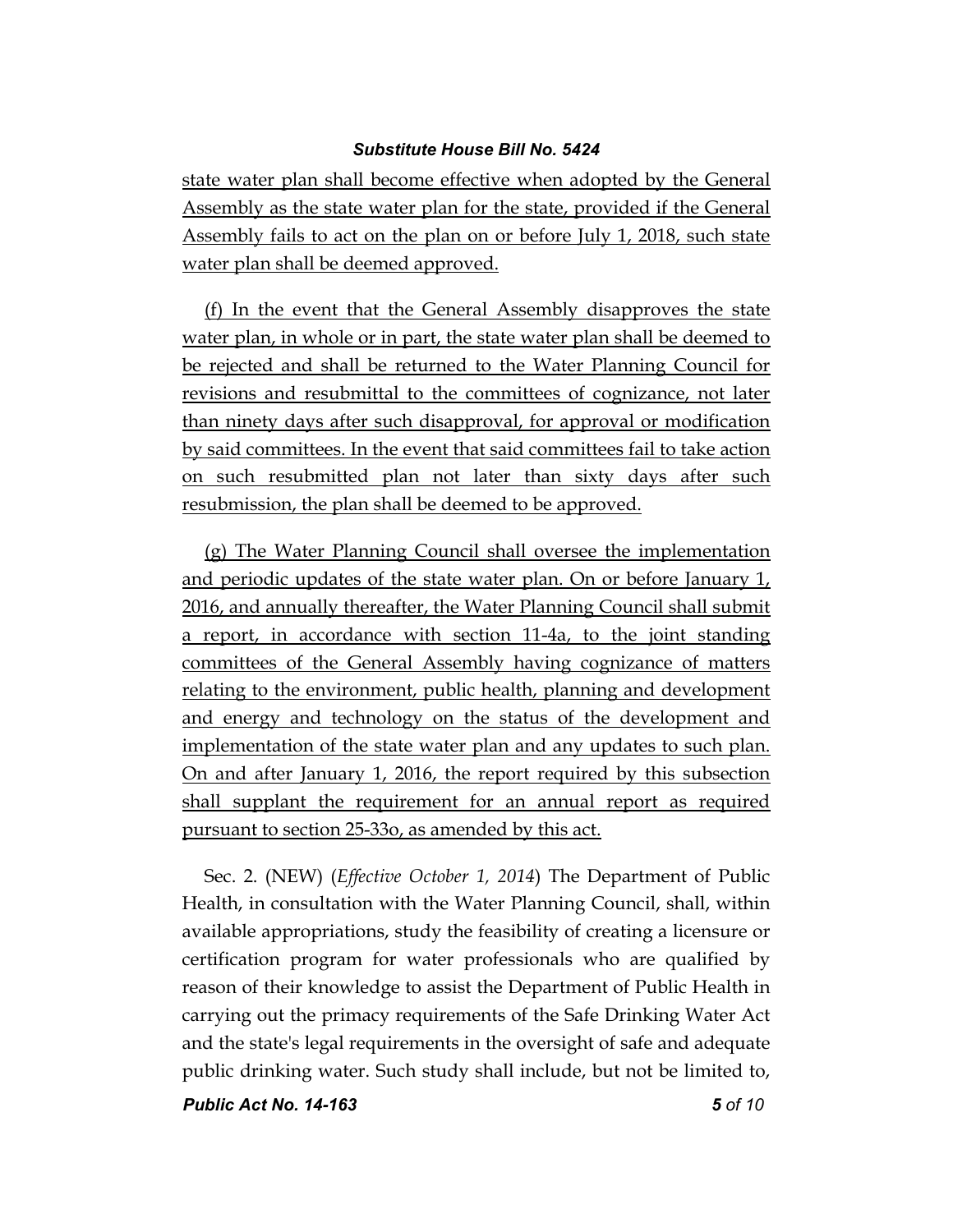desired professional qualifications for such water professionals, review of other states' public drinking water primacy programs, review of the appropriate level of responsibilities for such water professionals and any cost and funding source available to establish such licensure or certification program. Not later than July 1, 2016, said department shall submit a report, in accordance with section 11-4a of the general statutes, to the joint standing committees of the General Assembly having cognizance of matters relating to the environment, public health, planning and development and energy and technology concerning such study.

Sec. 3. Section 25-32b of the general statutes is repealed and the following is substituted in lieu thereof (*Effective July 1, 2014*):

The Commissioner of Public Health, in consultation with the Commissioner of Energy and Environmental Protection and the Public Utilities Regulatory Authority, may declare a public drinking water supply emergency upon receipt of information that a public water supply emergency exists, **[**or**]** is imminent or can reasonably be expected to occur without the immediate implementation of conservation practices. Notwithstanding any other provision of the general statutes or regulations adopted thereunder, or special act or municipal ordinance, the Commissioner of Public Health, upon such a declaration, may authorize or order one or more of the following: (1) The implementation of water conservation practices, including, but not limited to, water use restrictions, by a public water system or the municipality in which such emergency occurs, (2) the sale, supply or taking of any waters, including waters into which sewage is discharged, or  $(3)$  the temporary interconnection of water mains for the sale or transfer of water among water companies. The Public Utilities Regulatory Authority, upon such a declaration, shall determine the terms of the sale of any water sold pursuant to this section if the water companies that are party to the sale cannot determine such terms or if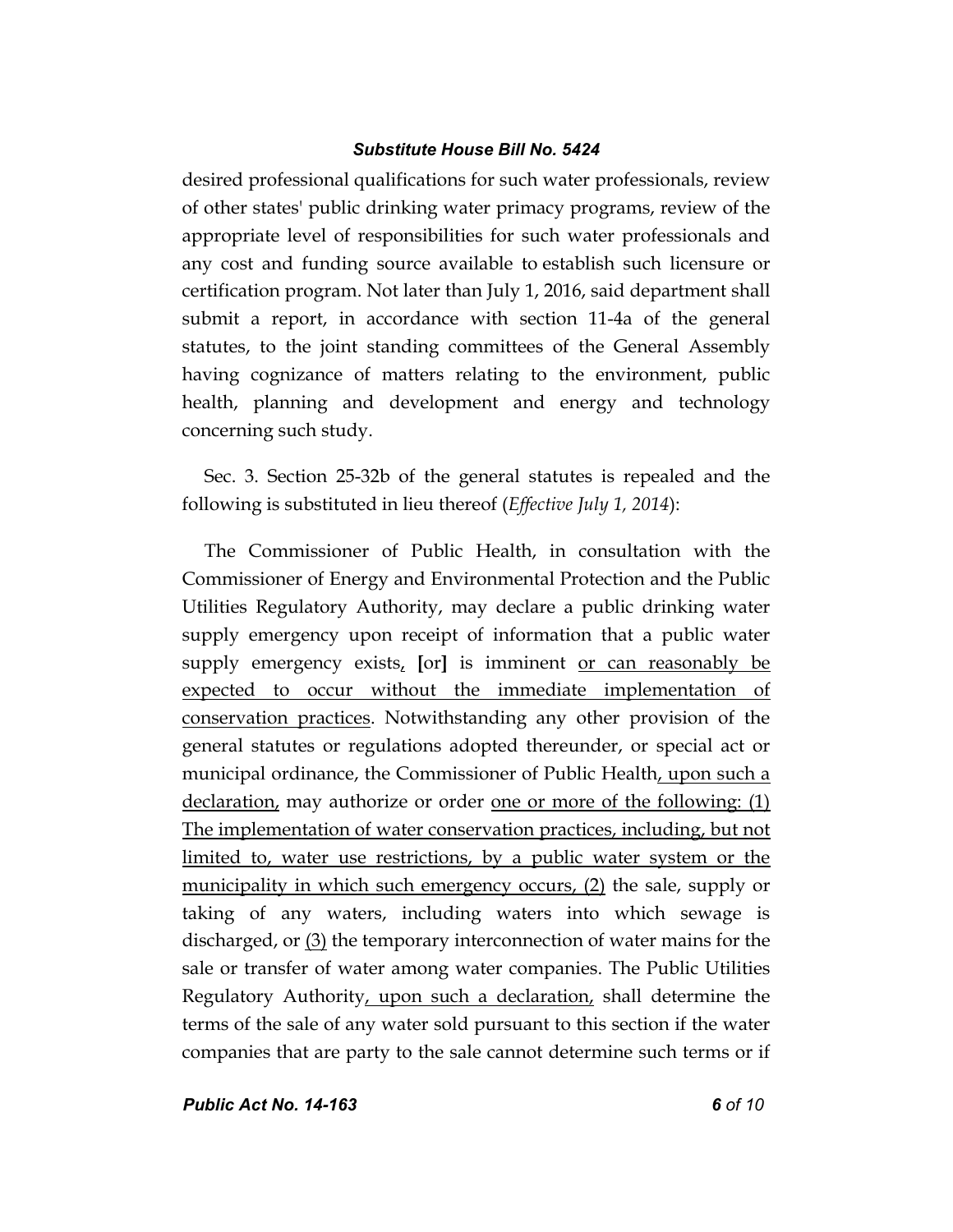one of such water companies is regulated by the authority. The authorization or order may be implemented prior to such determination. Any authorization or order shall be for an initial period of not more than thirty days but may be extended for additional periods of thirty days up to one hundred fifty days, consistent with the contingency procedures for a public drinking water supply emergency in the plan approved pursuant to section 25-32d, to the extent the Commissioner of Public Health deems appropriate. Upon request by the Commissioner of Public Health, the Commissioner of Energy and Environmental Protection, pursuant to section 22a-378, shall suspend a permit issued pursuant to section 22a-368 or impose conditions on a permit held pursuant to said section. The time for such suspension or conditions shall be established in accordance with subdivision (1) of subsection (a) of section 22a-378. As used in this section and section 22a-378, "public drinking water supply emergency" includes the contamination of water, the failure of a water supply system or the shortage of water.

Sec. 4. (*Effective from passage*) Within available appropriations, the Office of Policy and Management, on behalf of the Water Planning Council, may enter into one or more memoranda of understanding with independent consultants for advice or assistance in developing and compiling the state water plan. Such assistance may include, but need not be limited to, data collection, storage and organization of data as deemed necessary by the Water Planning Council.

Sec. 5. Subsection (c) of section 25-33o of the general statutes is repealed and the following is substituted in lieu thereof (*Effective July 1, 2014*):

(c) The council may establish an advisory group that shall serve at the pleasure of the council. The advisory group shall be balanced between consumptive and nonconsumptive interests. The advisory group may include representatives of (1) regional and municipal water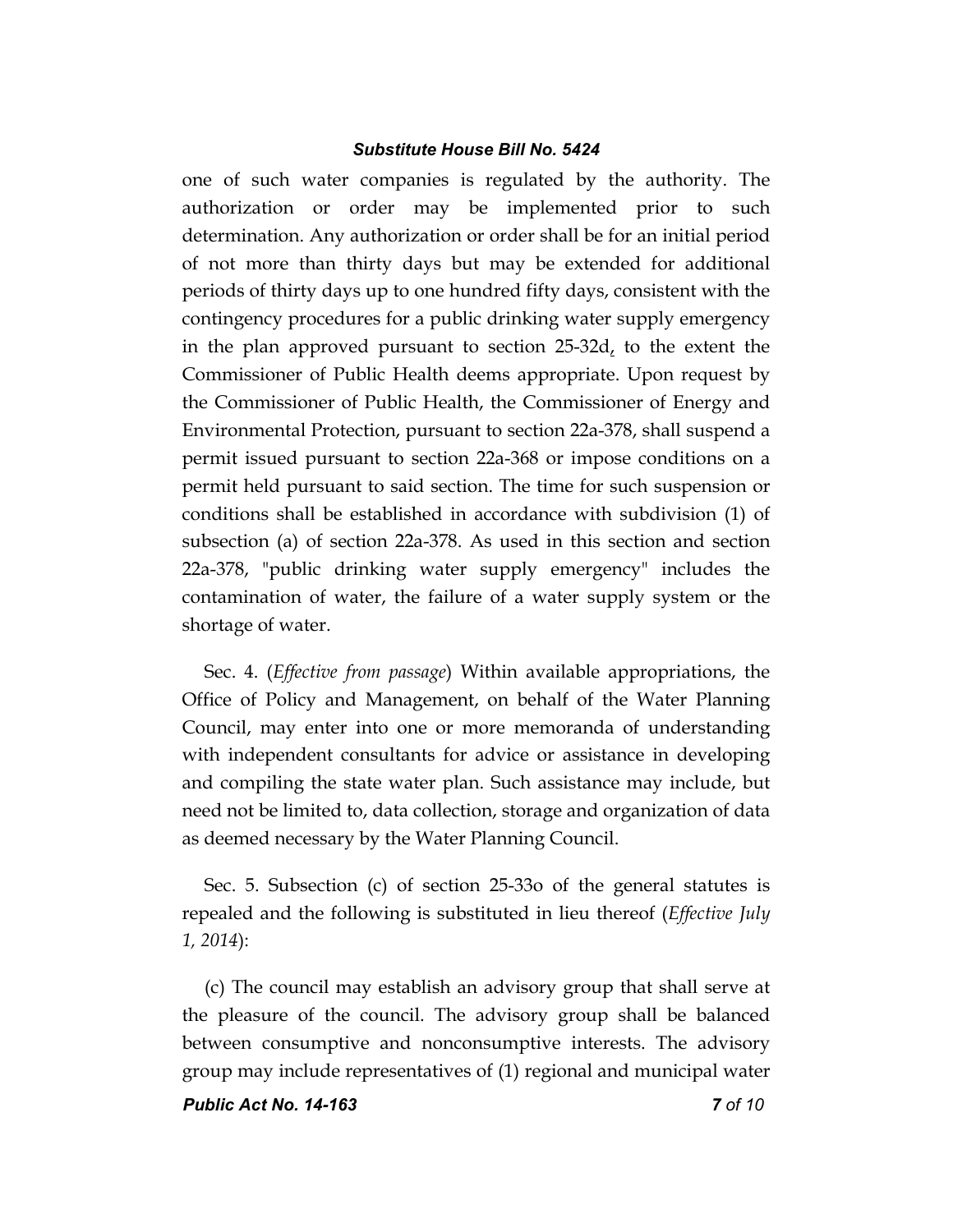utilities, (2) regional councils of government, (3) investor-owned water utilities, **[**(3)**]** (4) a wastewater system, **[**(4)**]** (5) agricultural interests, **[**(5)**]** (6) electric power generation interests, **[**(6)**]** (7) business and industry interests, **[**(7)**]** (8) environmental land protection interests, **[**(8)**]** (9) environmental river protection interests, **[**(9)**]** (10) boating interests, **[**(10)**]** (11) fisheries interests, **[**(11)**]** (12) recreational interests, **[**(12)**]** (13) endangered species protection interests, **[**and (13)**]** (14) members of academia with expertise in stream flow, public health and ecology, and (15) a public health district.

Sec. 6. Section 25-33h of the general statutes is repealed and the following is substituted in lieu thereof (*Effective July 1, 2014*):

(a) Each water utility coordinating committee shall prepare a coordinated water system plan in the public water supply management area. Such plan shall be submitted to the Commissioner of Public Health for his approval not more than two years after the first meeting of the committee. The plan shall promote cooperation among public water systems and include, but not be limited to, provisions for (1) integration of public water systems, consistent with the protection and enhancement of public health and well-being; (2) integration of water company plans; (3) exclusive service areas; (4) joint management or ownership of services; (5) satellite management services; (6) interconnections between public water systems; (7) integration of land use and water system plans; (8) minimum design standards; (9) water conservation; (10) the impact on other uses of water resources including water quality, flood management, recreation and aquatic habitat issues; and (11) acquisition of land surrounding wells proposed to be located in stratified drifts.

(b) The plan shall be adopted in accordance with the provisions of this section. The committee shall prepare a draft of the plan and solicit comments thereon from the Commissioners of Public Health and Energy and Environmental Protection, the Public Utilities Regulatory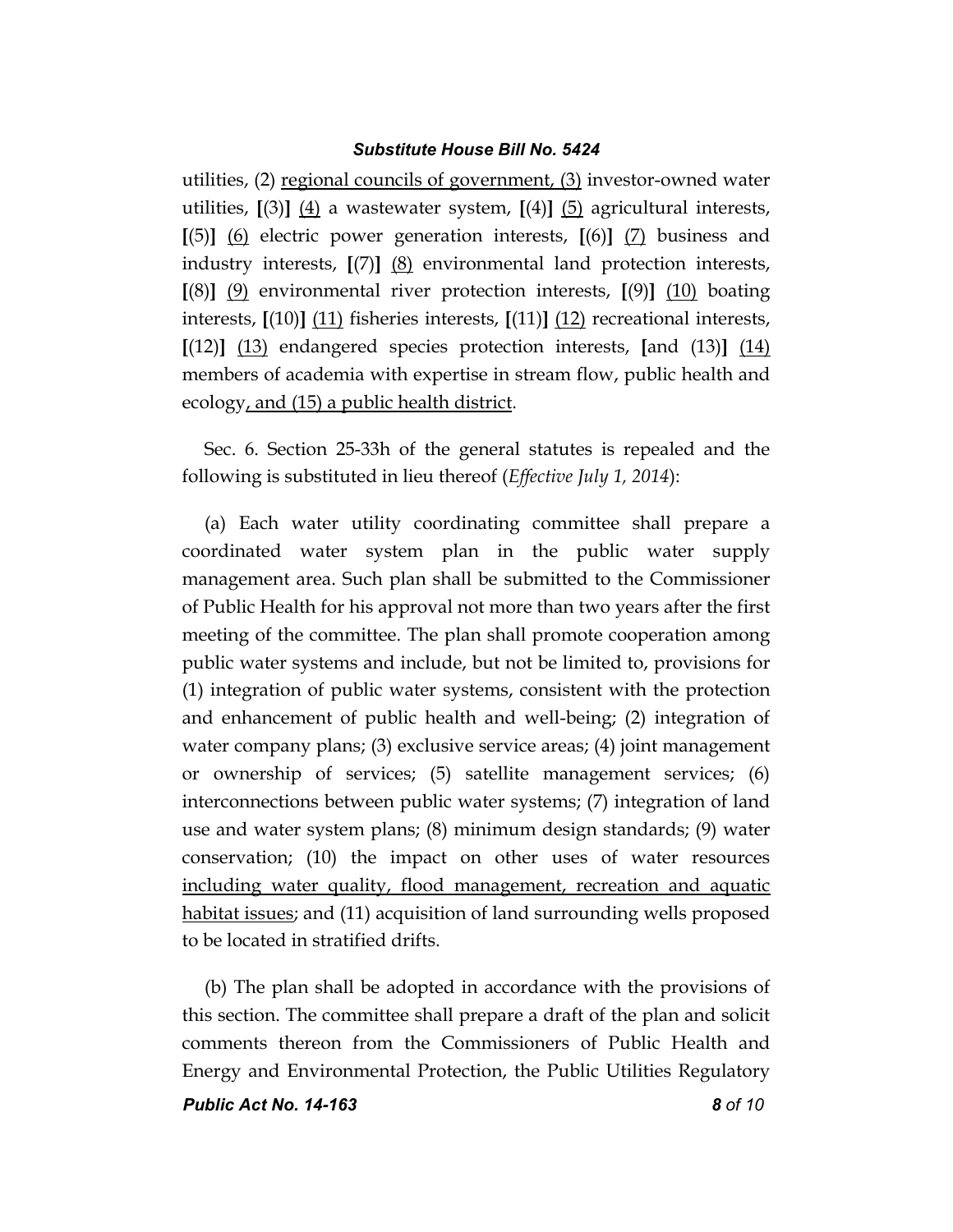Authority, the Secretary of the Office of Policy and Management and any municipality, regional **[**planning agency**]** councils of government or other interested party within the management area. The municipalities and regional **[**planning agencies**]** councils of government shall comment on, but shall not be limited to commenting on, the consistency of the plan with local and regional land use plans and policies. The Public Utilities Regulatory Authority shall comment on, but shall not be limited to commenting on, the cost-effectiveness of the plan. The Secretary of the Office of Policy and Management shall comment on, but shall not be limited to commenting on, the consistency of the plan with state policies. The Commissioner of Energy and Environmental Protection shall comment on, but shall not be limited to commenting on, the availability of water for any proposed diversion, water quality, flood management, recreation and aquatic habitat issues. The Commissioner of Public Health shall comment on, but shall not be limited to commenting on the availability of pure and adequate water supplies, potential conflicts over the use of such supplies, and consistency with the goals of sections 25-33c to 25- 33j, inclusive.

(c) The Commissioner of Public Health shall adopt regulations in accordance with the provisions of chapter 54 establishing the contents of a plan and a procedure for approval or amendment to the plan.

Sec. 7. (*Effective July 1, 2014*) The Department of Public Health, in consultation with the Water Planning Council, shall study the feasibility of establishing a general permit for activities that are determined to be minor and that will: (1) Cause minimal environmental and public health effects when conducted separately, (2) cause only minimal cumulative environmental and public health effects, and (3) have no adverse effect on existing or potential uses of water or water bodies. Such study shall provide a listing of activities that may be conducted subject to such general permit and the